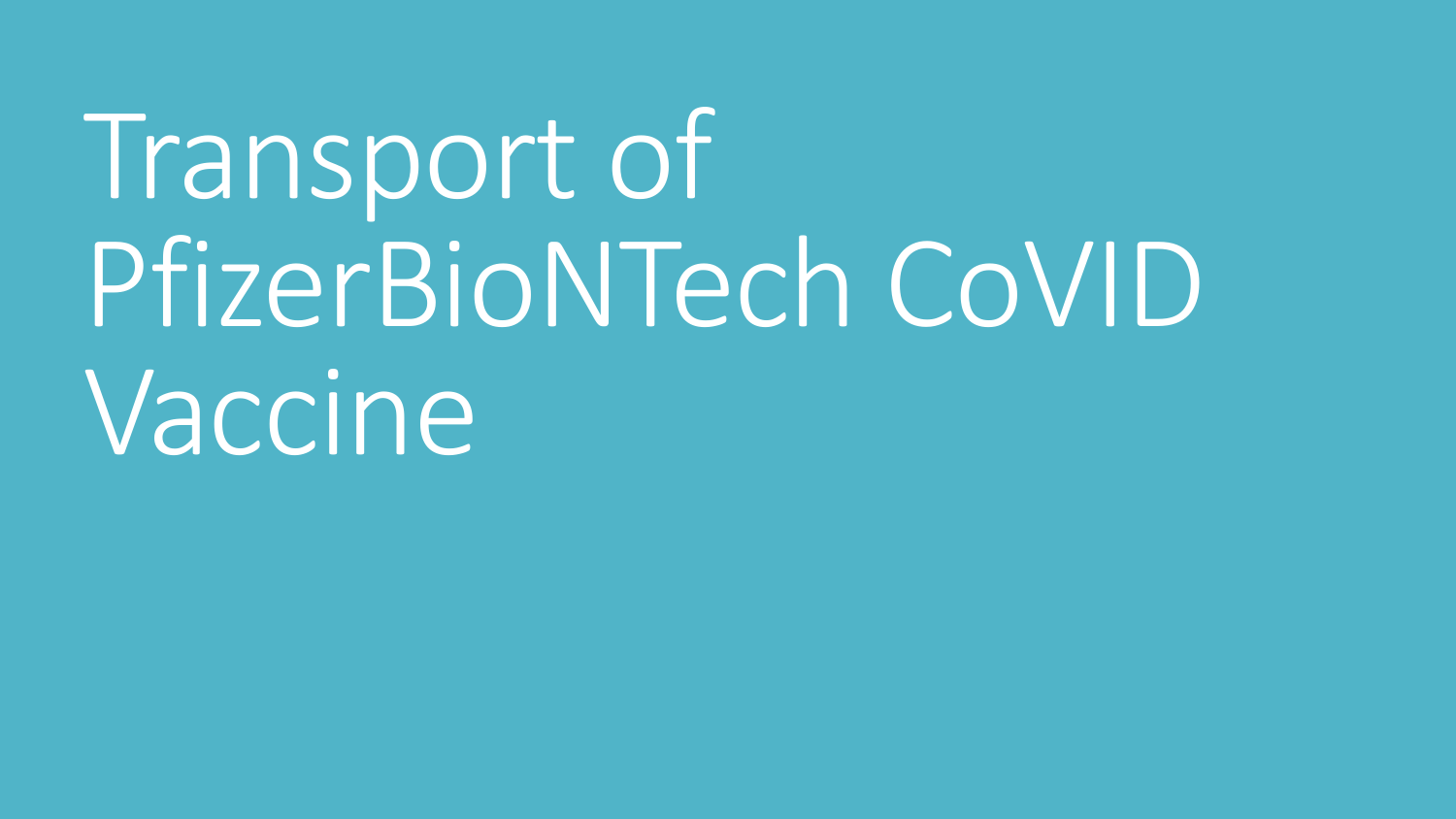# Ground Transport

- For ground transport at +2C to +8C only.
- Vaccine is packaged for delivery in a frozen state using an insulated, preconditioned cooler (e.g., Playmate).
- The vaccine should be handled with care and protected as much as possible from shocks, drops, and vibration.
- The transport containers should be secured (strapped/braced) when being transported to prevent unnecessary movement.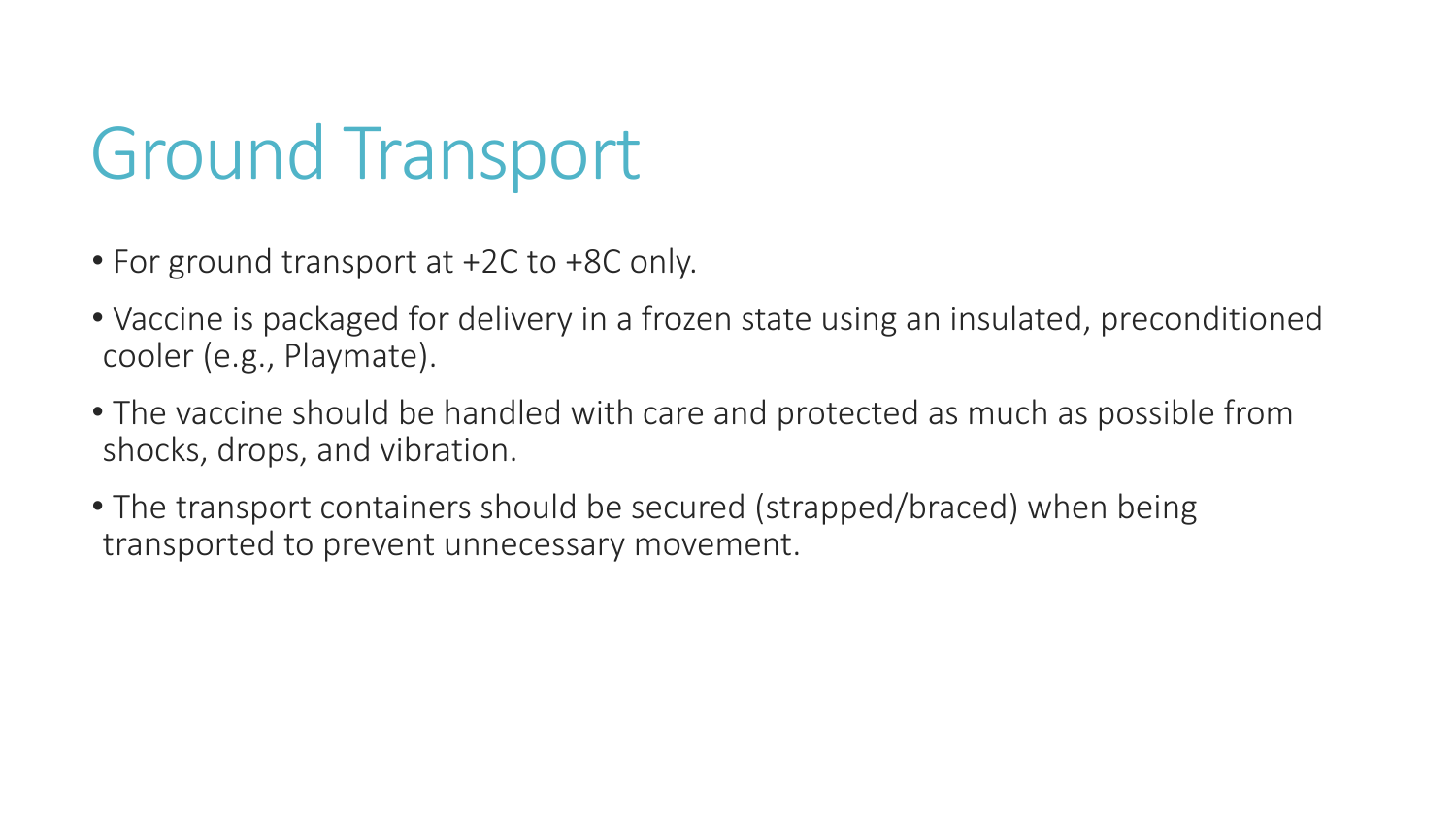# Pre-Conditioned Insulated Container

• Cooler has been preconditioned and packed as per **S&H Guidelines** for vaccines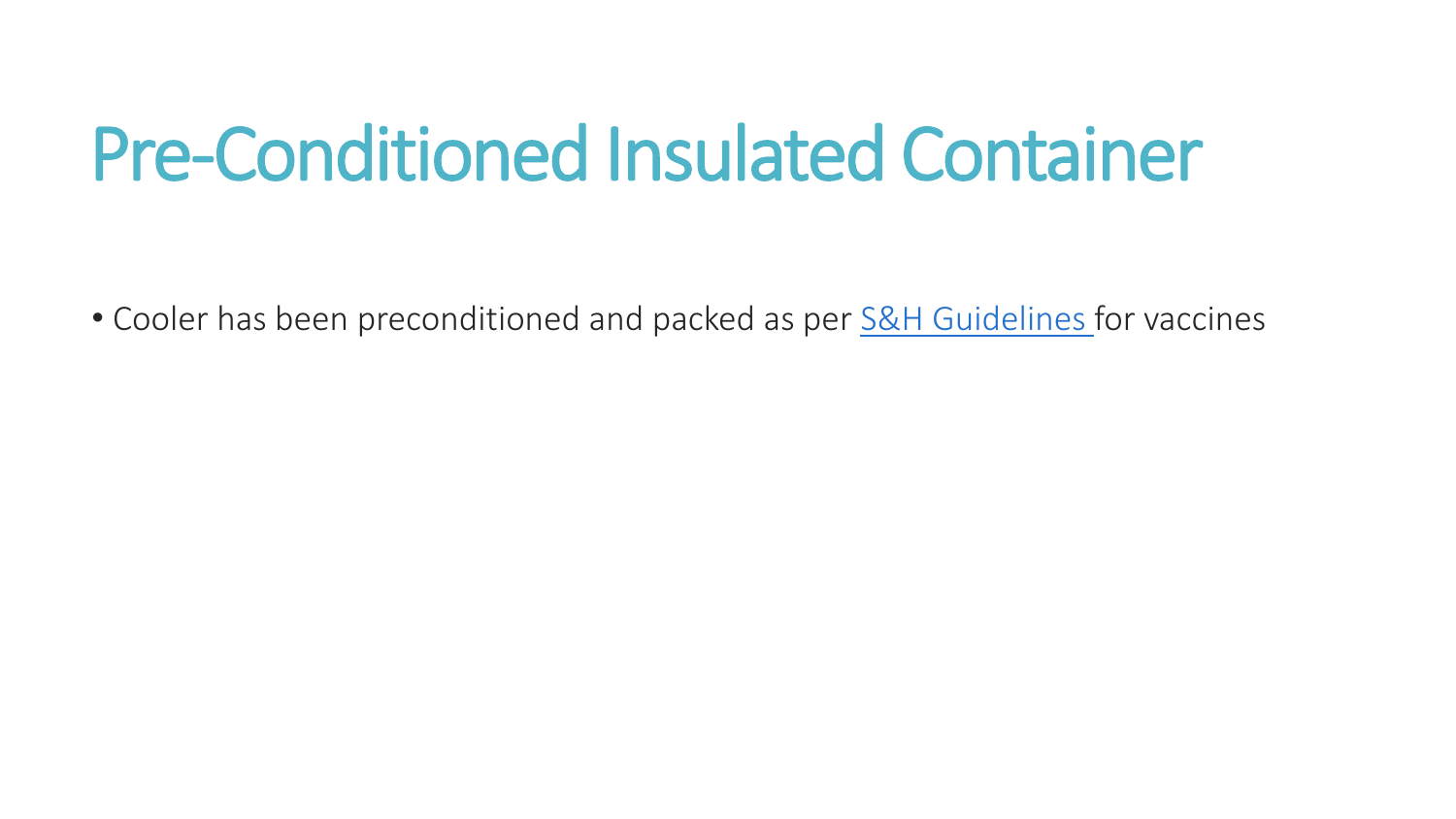# How Insulated Cooler is Packed

### Detailed instructions on how to pack an insulated container:









- Winter transport may require gel pack(s) to be conditioned from the refrigerator at +2°C to +8°C.
- Summer transport may require gelpack(s) to be
- conditioned from the freezer at -10°C to -20°C.
- · Place gel packs on top of outer flexible ice blanket.

### Outer flexible ice blanket

- Condition in refrigerator at +2 $^{\circ}$ C to +8 $^{\circ}$ C.
- Wrapouterflexibleiceblanket around vaccines and inner flexible ice blanket.

### Vaccine and temperature monitoring device

· Vaccines in refrigerator between +2°C to +8°C. Position maximum-minimum thermometersensor ÷. inside a vaccine box.

### Inner flexible ice blanket

Conditioned in refrigerator between +2°C to +8°C. s. Wrap inner flexible ice blanket around vaccines.

### Gel pack(s)

- · Winter transport may require gel pack(s) to be conditioned from the refrigerator at +2°C to +8°C.
- Summertransport may require gel pack(s) to be conditioned from the freezer at -10°C to -20°C.
- Place gel packs on top of outer flexible ice blanket.

### Insulated hard sided container

· Pre-chill insulated container with gel packs from the freezer for a few hours or by placing the container in a refrigerator until a temperature between +2°C to +8°C is reached prior to placing vaccines into the container.

Note: Additional icepacks may be required depending on cold-life needed for the length of transport. Additional insulating material (e.g., bubble wrap, Styrofoam chips, crumpled or shredded newspaper) should be placed inside (bottom, top and sides) the insulated container to allow for cool air circulation.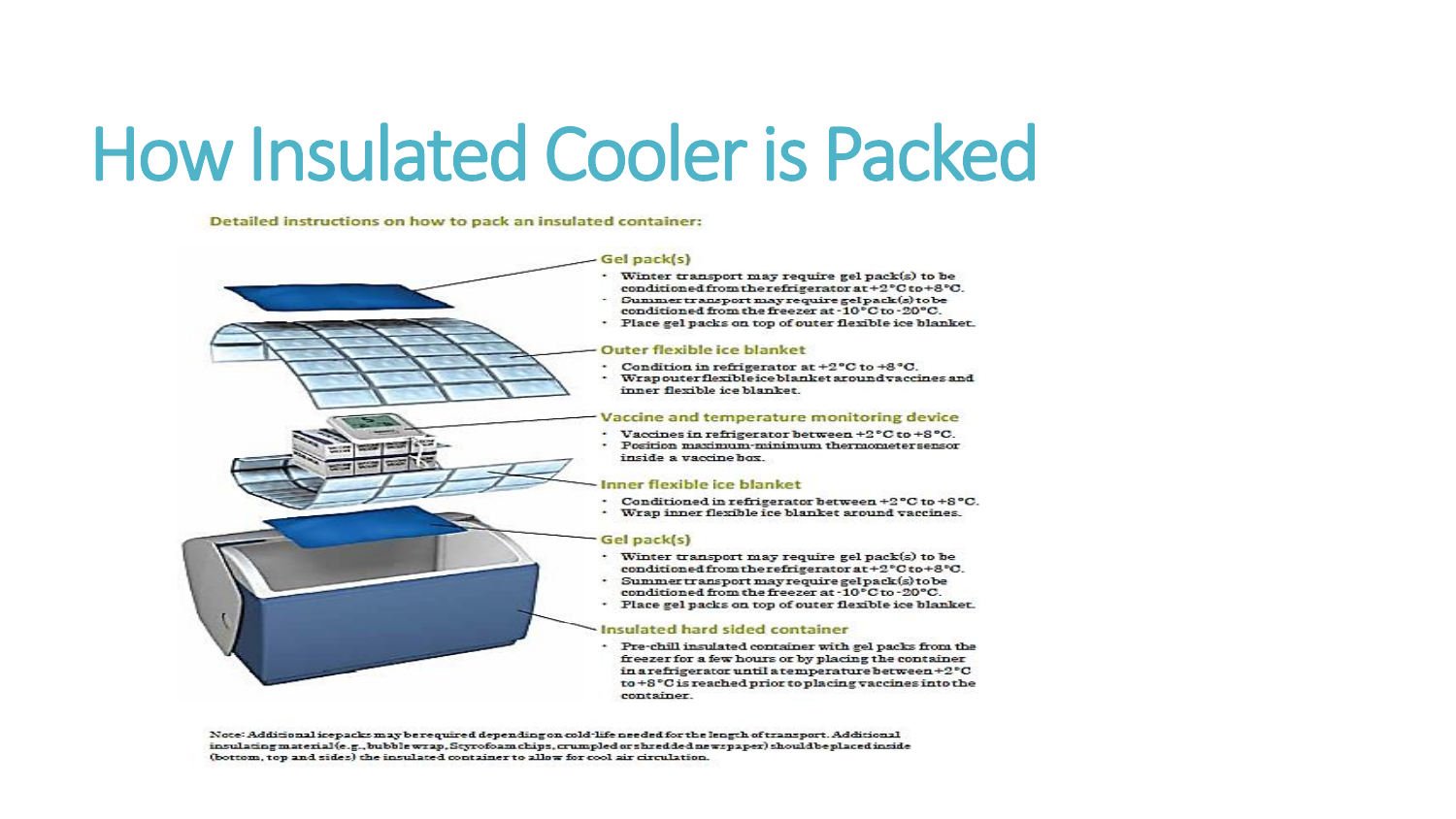# How Insulated Cooler is Packed

T:\17 Storage and Handling\Resources\How to Pack Your Vaccine Cooler.pdf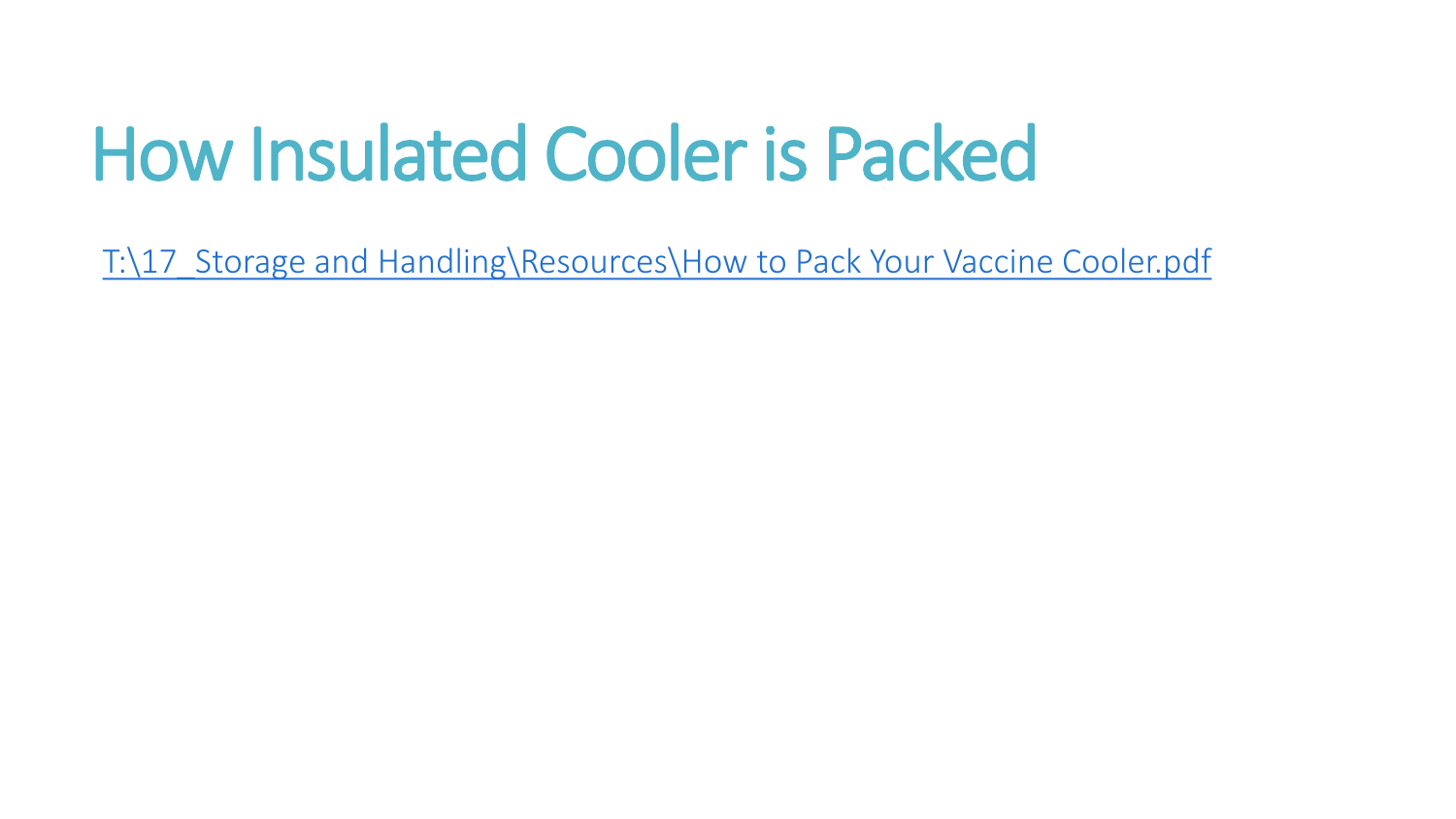# Picking up the Cooler

- Proceed to 29 Sperling Drive for vaccine pick up.
- Drive to the left to security hut, update security staff with purpose of visit.
- Proceed around building to Sally Port (garage door)
- Text/call Maxine Holmes at (705)-443-1736 to let her know you have arrived
- Confirm clinic location with RVH staff and Maxine, have front seat cleared for RVH staff to buckle in vaccine securely.
- Drive carefully to clinic, avoid quick braking or acceleration. Maintain the speed limit and take corners slowly to avoid any shifting of the vaccine in the cooler.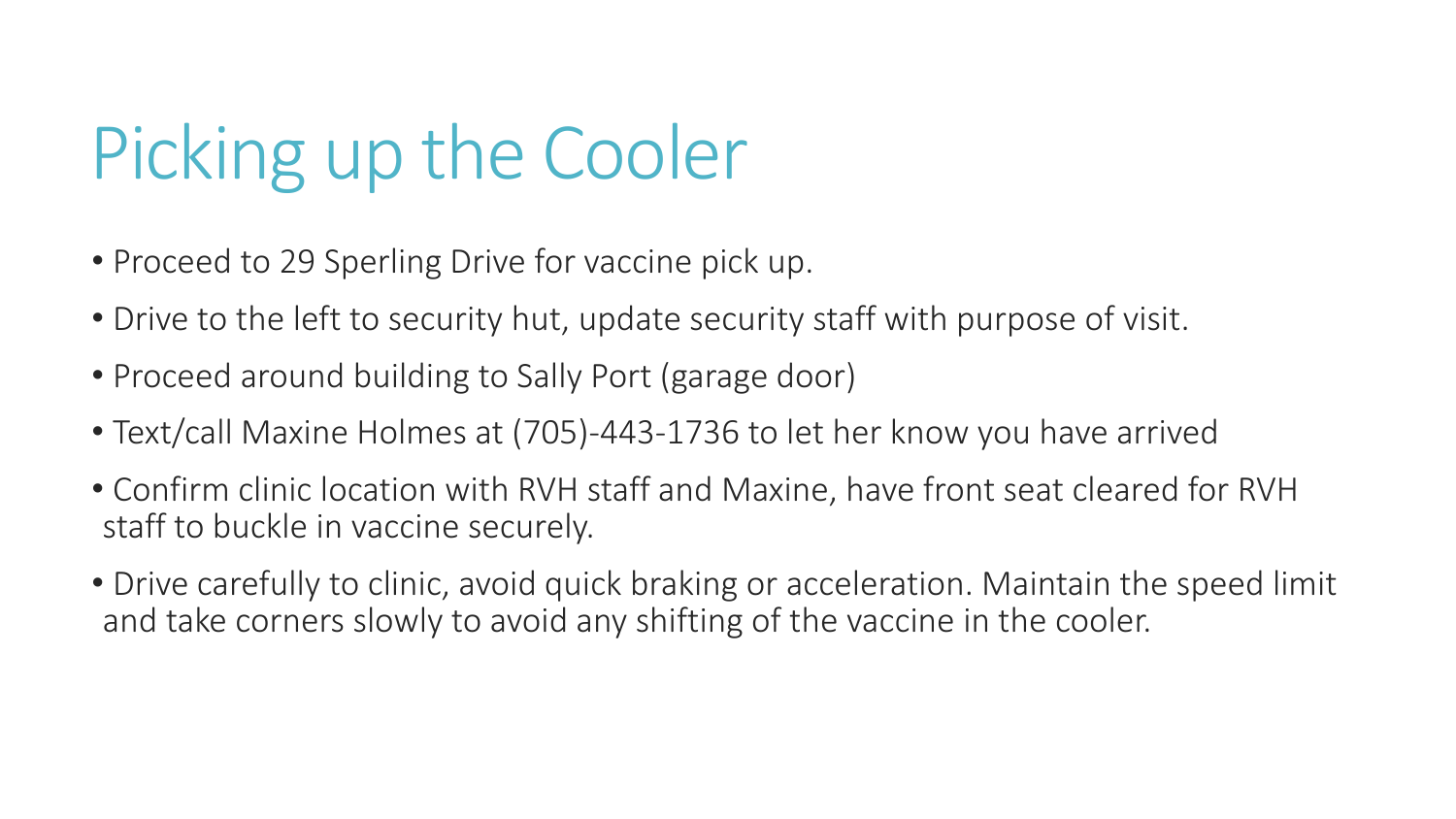## Temperature Monitoring Device



•You should not have to do anything with the thermometer.

- •The current temperature as well as the minimum and maximum temperature will be shown (current is the large number, min and max are at the bottom of the screen
- •These temperatures should all be between 2 and 8 degrees Celsius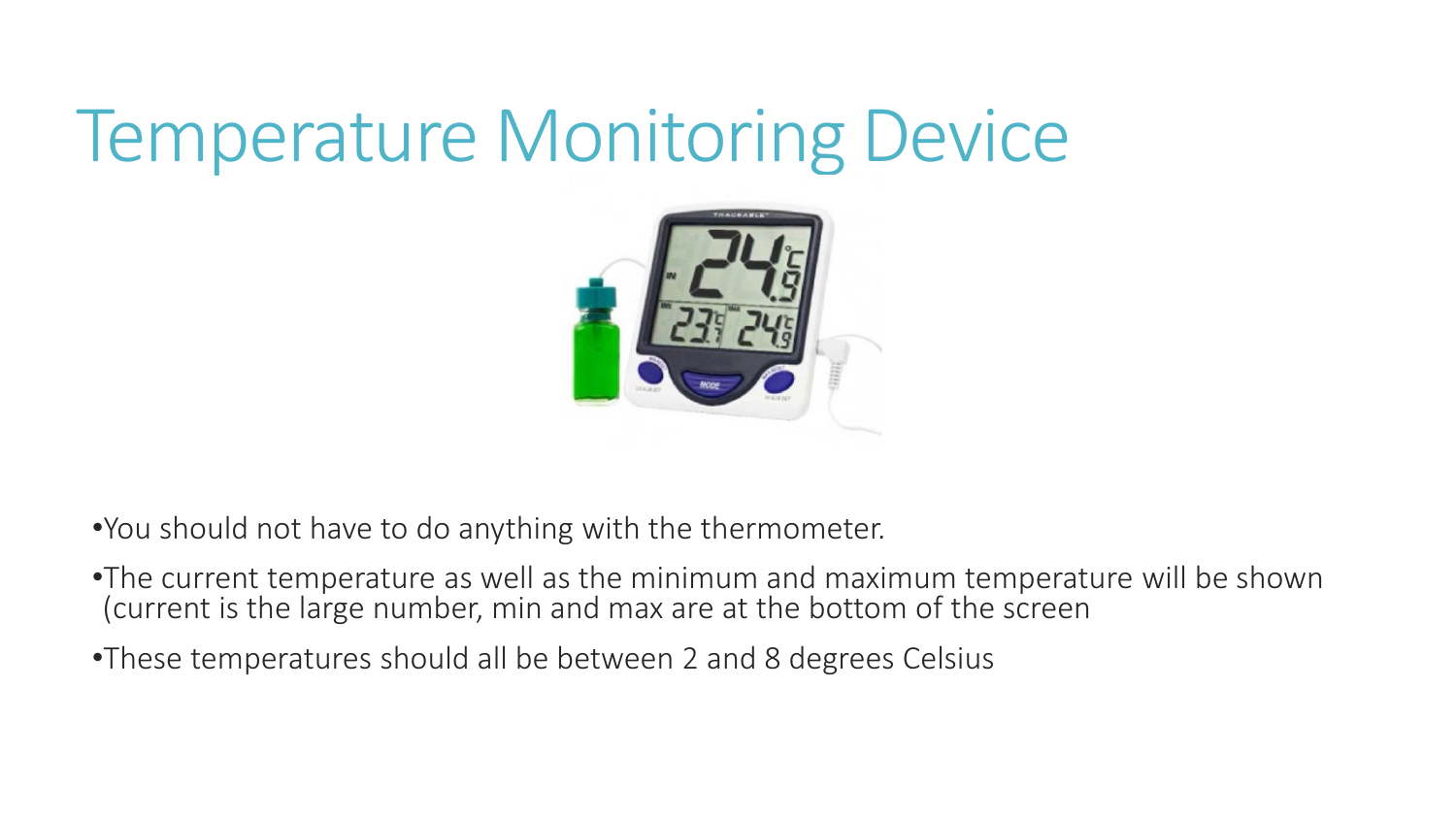# Arriving at Clinic Location

- •Check Humanity to confirm the name of the clinic coordinator
- Do not leave vaccine cooler unattended.
- Directly hand over cooler to clinic coordinator.
- •Record temperature of cooler before you hand over to coordinator on the [temperature recording form](file:///C:/Users/mbovett/Desktop/COVID Vaccine Outreach Clinic Jan 2021_revised_20210127.docx).